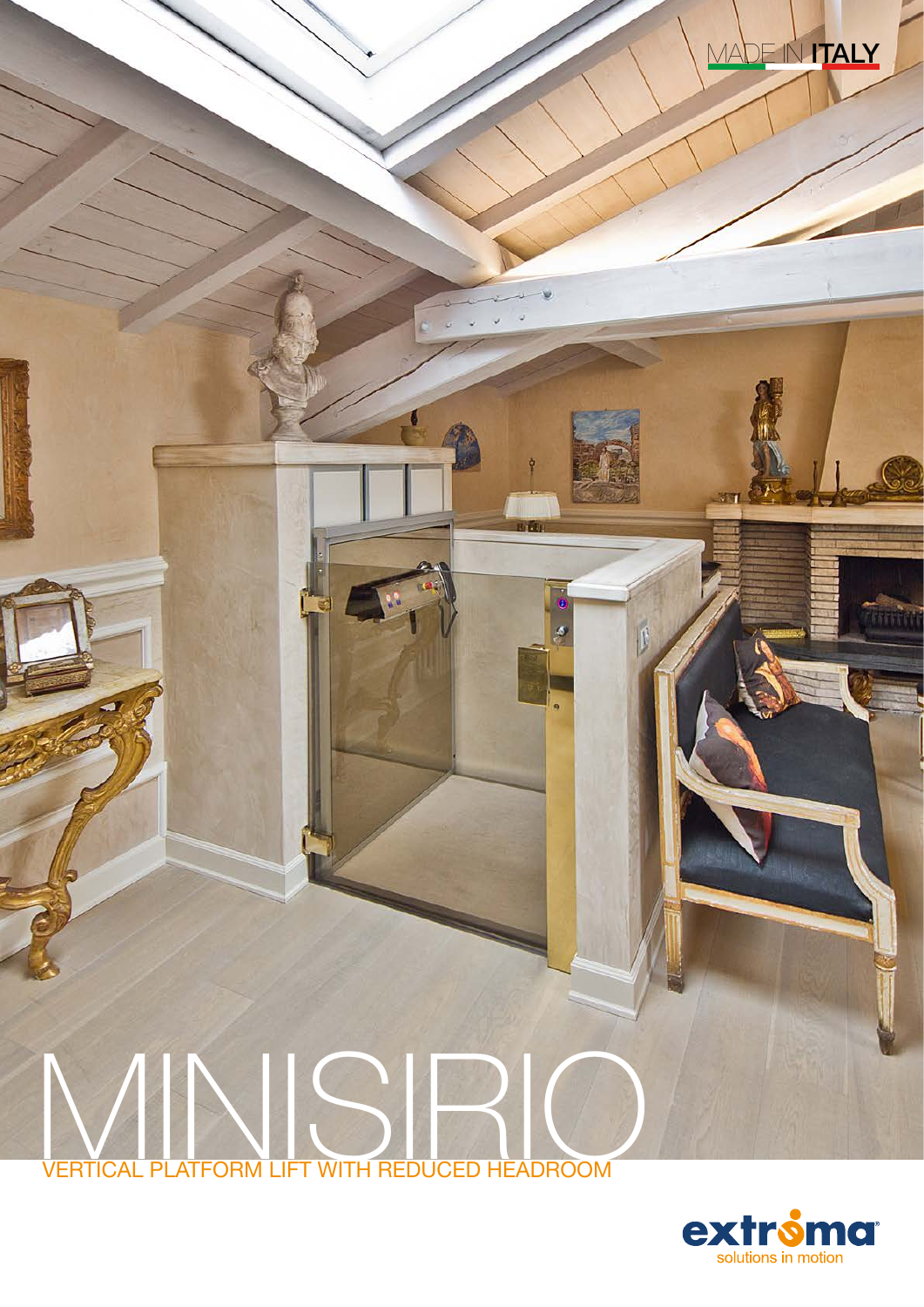

Its open cab with special low walls (height just 1.2 m) solves the space problems generally found in lofts and attics. MiniSirio can be installed either on a supporting wall, by means of special wall-mounted supports, or using a steel frame structure, allowing the unit to be installed anywhere in the home. Comfortable and very quiet, MiniSirio adds to your home's value and prestige.

With maximum travel of 14.5 metres, MiniSirio offers the user an excellent service in absolute safety and without interfering with the architecture of its installation area. MiniSirio's electricity consumption is impressively low, similar to that of an ordinary household appliance.

Special care is taken over details and finishing, which combine with the vast range of optional and colours available to allow the lift to be personalised to the customer's specific taste and requirements.

Its reliability in any weather conditions means that MiniSirio can be installed on the inside or outside of buildings.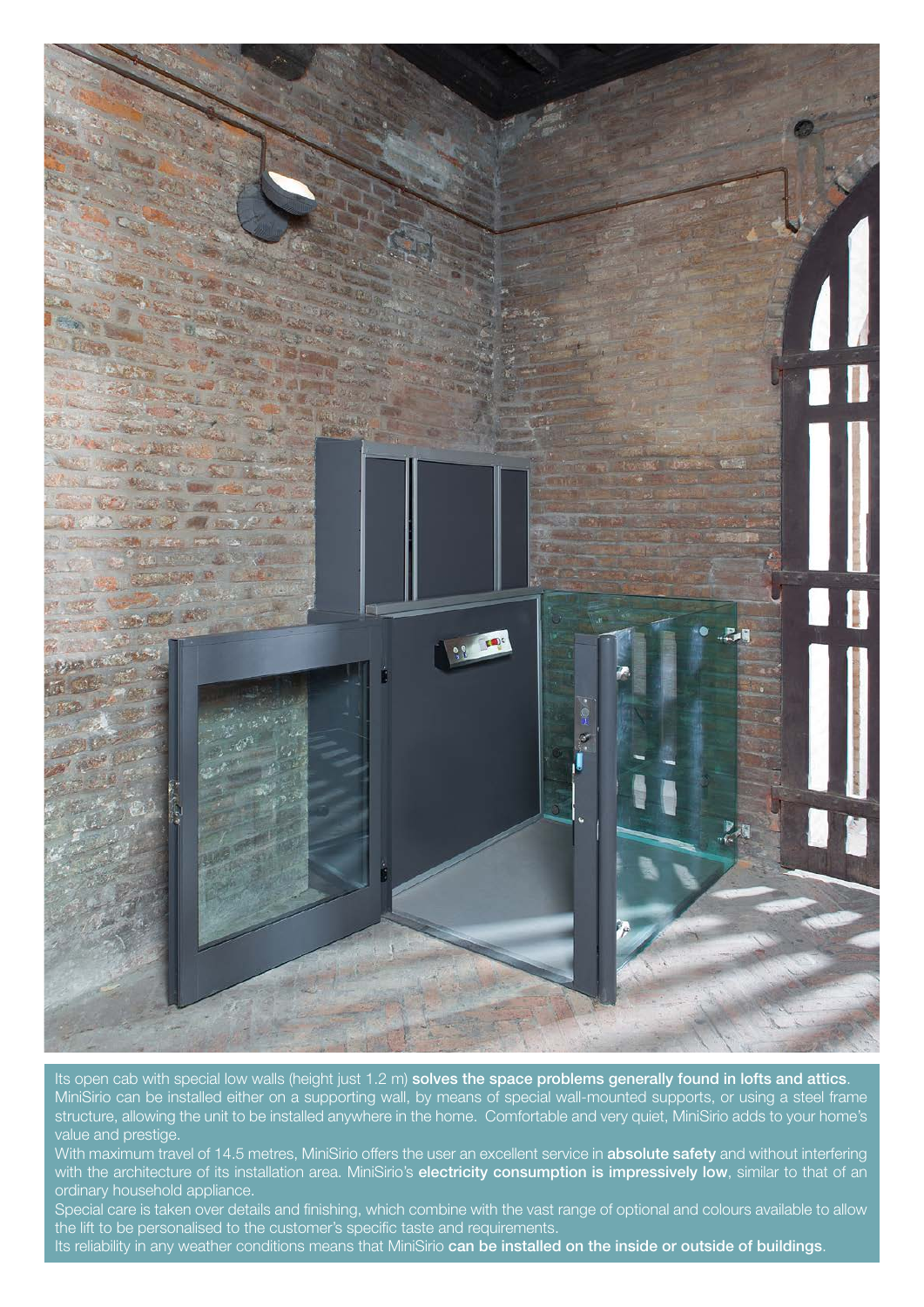![](_page_2_Picture_0.jpeg)

| Technical details              |                                                             |
|--------------------------------|-------------------------------------------------------------|
| Max load capacity              | 385 kg                                                      |
| Maximum travel                 | 14,5 m                                                      |
| <b>Stops</b>                   | 6                                                           |
| Technical headroom             | 1600 mm min.                                                |
| Maximun platform dimensions    | 1400x1100 mm                                                |
| Top floor perimeter enclosures | for rises $<$ 3000 mm: min. height 1200 mm                  |
|                                | for rises $>$ 3000 mm: min. height 2000 mm or up to ceiling |
| Speed                          | $0,10 \text{ m/s} - 0,15 \text{ m/s}$                       |
| Power supply                   | $220 V \pm 5\% - 50 Hz$                                     |
| Electrical consumption         | $1,5 - 2,2$ kW                                              |
| Pit                            | 120 mm min.                                                 |
| Controls at floors             | automatic                                                   |
| Controls in cabin              | run to hold                                                 |
| Installation                   | indoors/outdoors                                            |

![](_page_2_Picture_2.jpeg)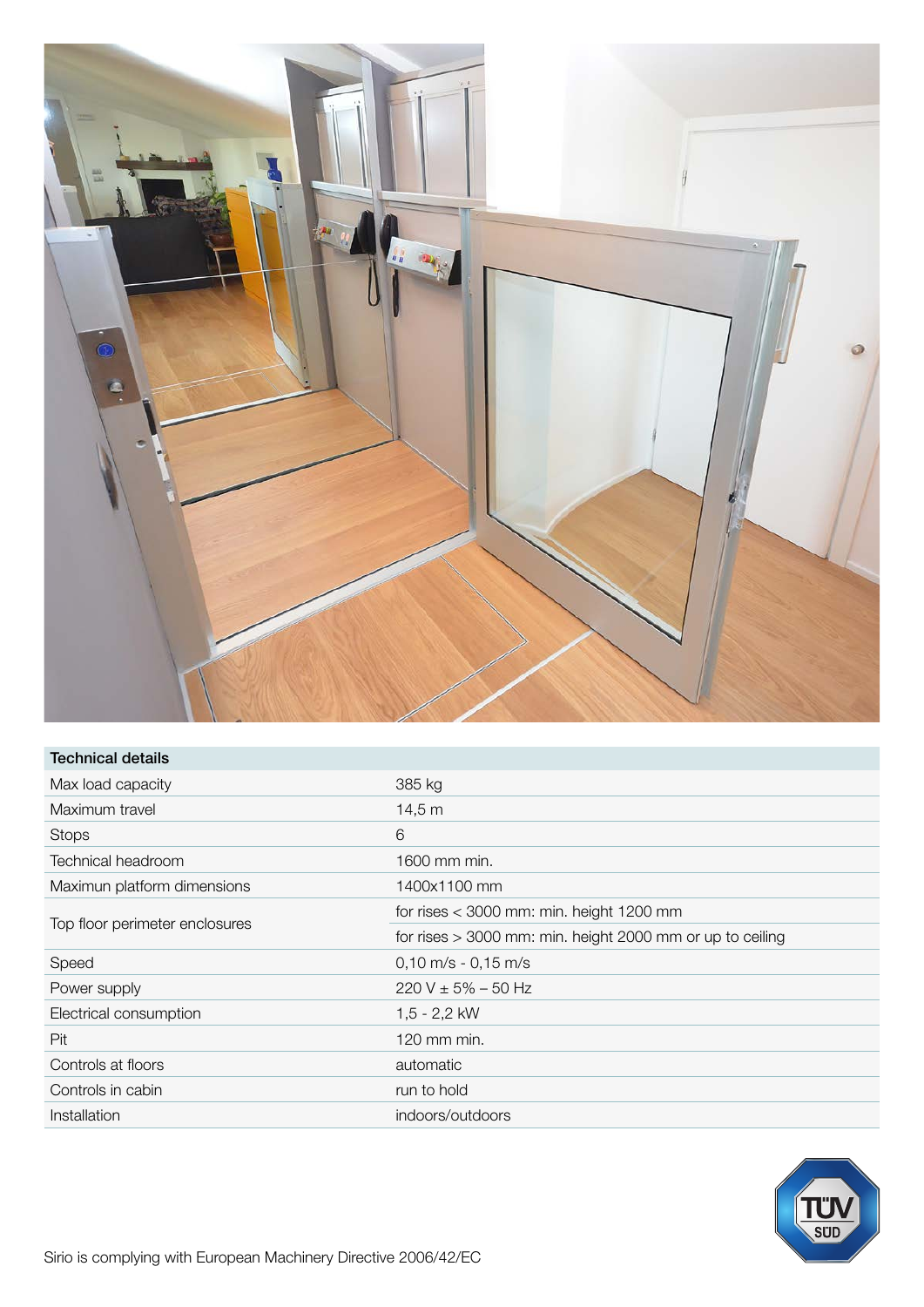![](_page_3_Picture_0.jpeg)

![](_page_3_Picture_1.jpeg)

Extrema S.r.l. Via dell'Industria 2 46031 Bagnolo San Vito (MN) – I Tel. (+39) 0376 252443 Fax (+39) 0376 251091 www.extremalifts.eu

![](_page_3_Picture_3.jpeg)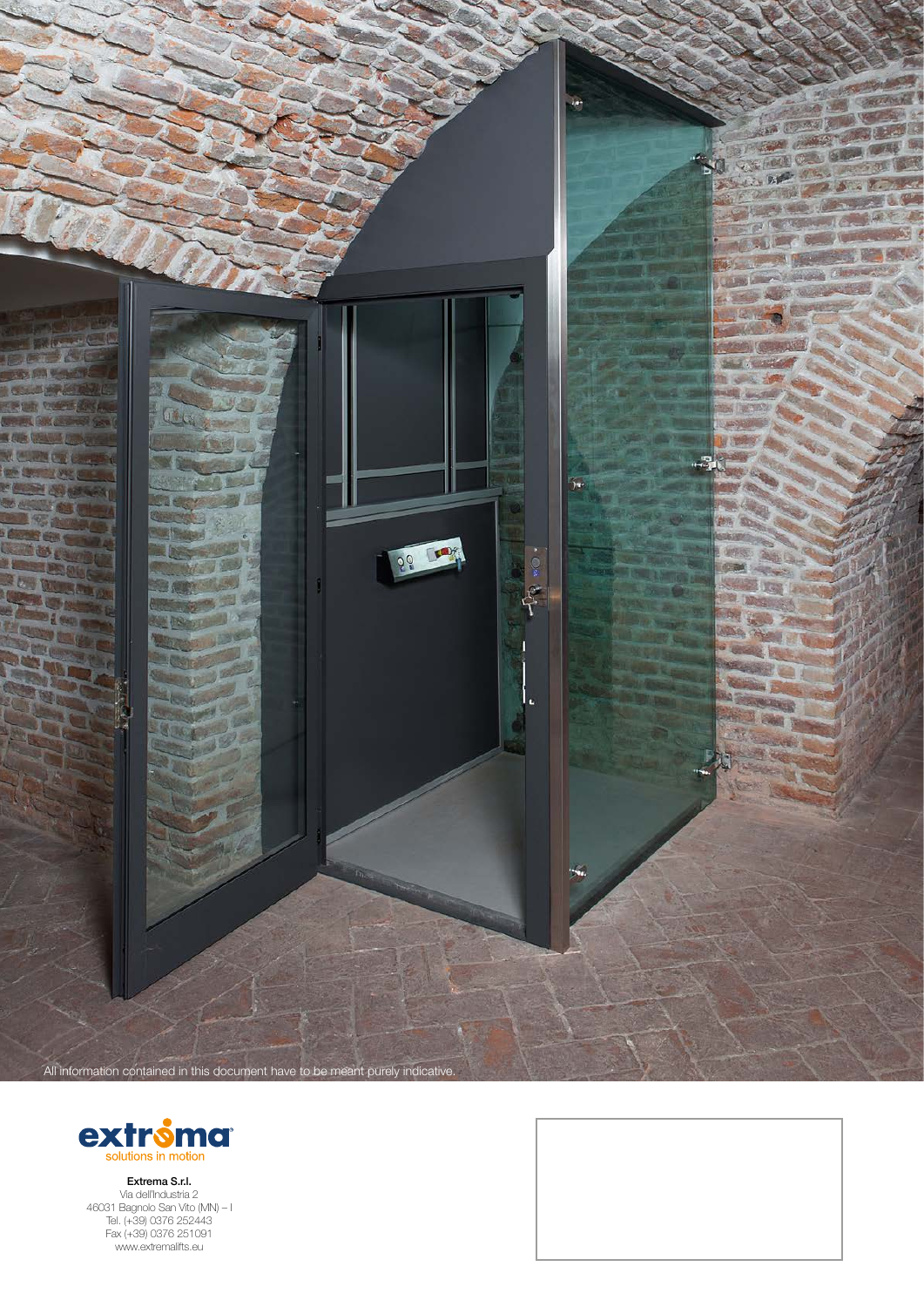# MINISIRIO Selection of colours & materials

### Doors

![](_page_4_Picture_2.jpeg)

#### Aluminium hinged doors

- + Also available with gate (upper floor)
- + White RAL 9010 or RAL 1013
- + Black RAL 9005
- + Silver
- + Anthracite
- + Insulated version available

![](_page_4_Picture_10.jpeg)

Steel hinged doors w/ window + RAL 7011 rust preventer

- 
- + Stainless steel

![](_page_4_Picture_14.jpeg)

#### Steel hinged doors w/o window

- + RAL 7011 rust preventer
- + Stainless steel
- + EI 60/120 version available (RAL 7001 rust preventer)

Note: other RAL colours available on request.

![](_page_4_Figure_20.jpeg)